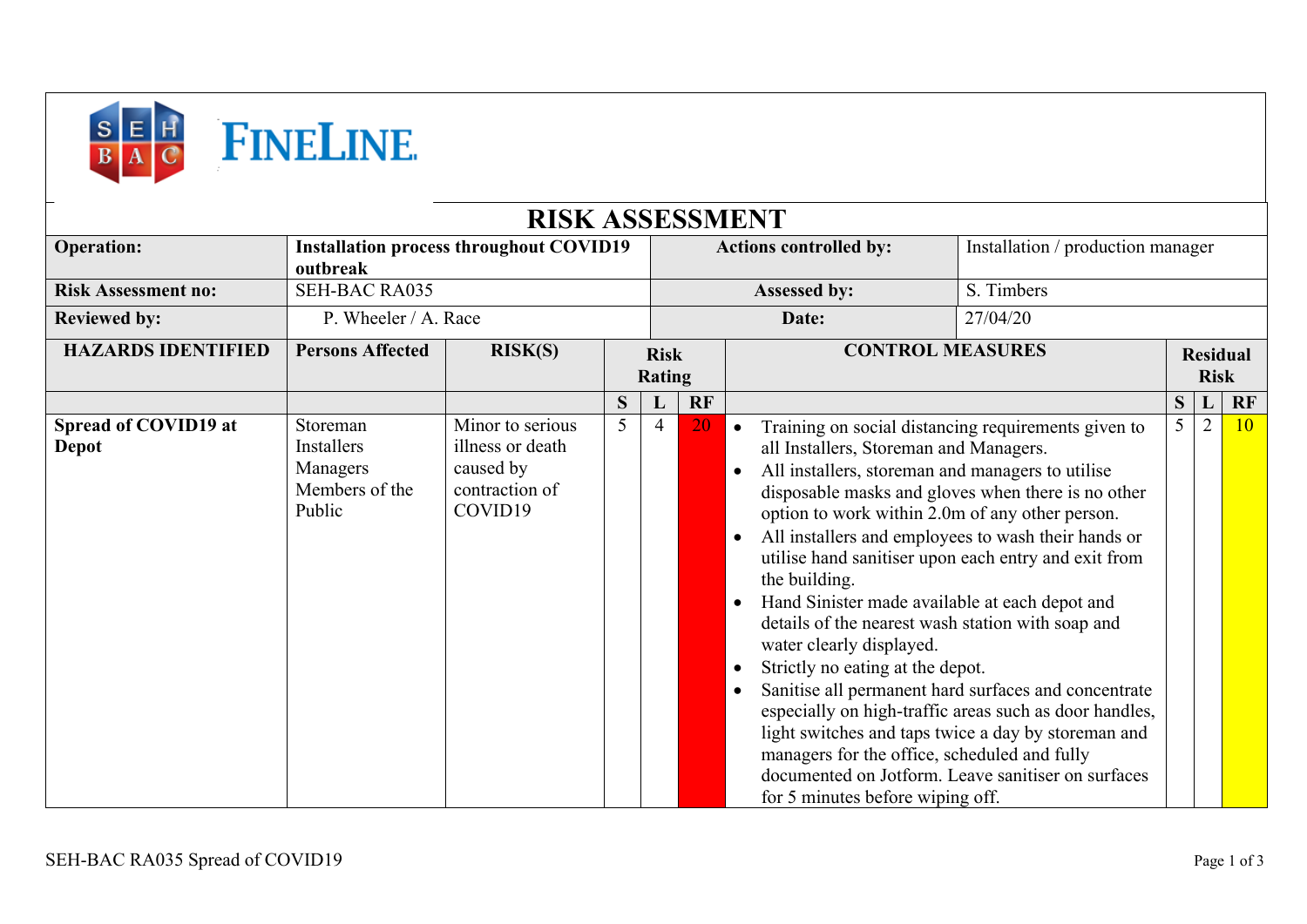|                                                   | All Visitors (including staff and installers from other<br>depots) to be kept to a minimum.<br>Any installer or employee showing any symptoms of<br>COVID19 to remain at home and to advise their line<br>manager immediately.<br>Daily schedule for installers to collect product to be<br>adhered and time within branch to be kept to a<br>minimum.<br>All visits to depot outside of agreed schedule to be<br>confirmed by telephone to Storeman at least 30<br>minutes before arrival and visitors to remain in<br>vehicle until storeman confirms safe to enter depot.<br>Request copy of risk assessments from all Suppliers.                                                                                          |
|---------------------------------------------------|-------------------------------------------------------------------------------------------------------------------------------------------------------------------------------------------------------------------------------------------------------------------------------------------------------------------------------------------------------------------------------------------------------------------------------------------------------------------------------------------------------------------------------------------------------------------------------------------------------------------------------------------------------------------------------------------------------------------------------|
| <b>Travel with others</b>                         | Where installation teams share a van these are to be<br>cleaned down regularly with particular emphasis on<br>handles and other high contact areas.<br>Windows should be kept open when driving.<br>Passenger to face away from driver.                                                                                                                                                                                                                                                                                                                                                                                                                                                                                       |
| Spread of COVID19 at<br><b>Installation Sites</b> | 5<br>Training on social distancing requirements and the<br>$\mathbf{1}$<br>use of provided PPE given to all installers and<br>managers.<br>Booking staff must contact client prior to visit to<br>explain the social distancing requirements for the<br>visit. The SEHBAC Safe operating procedure guide<br>to be sent with each confirmed booking<br>All installers/managers to utilise disposable masks<br>and gloves for the full duration of the installation<br>and on any visits.<br>All installers/managers/trades to wash hands upon<br>entry and exit to clients' property or utilise hand<br>sanitiser.<br>Conservatory Installers to utilise provided portaloos<br>to minimise the need of entry to the customers' |